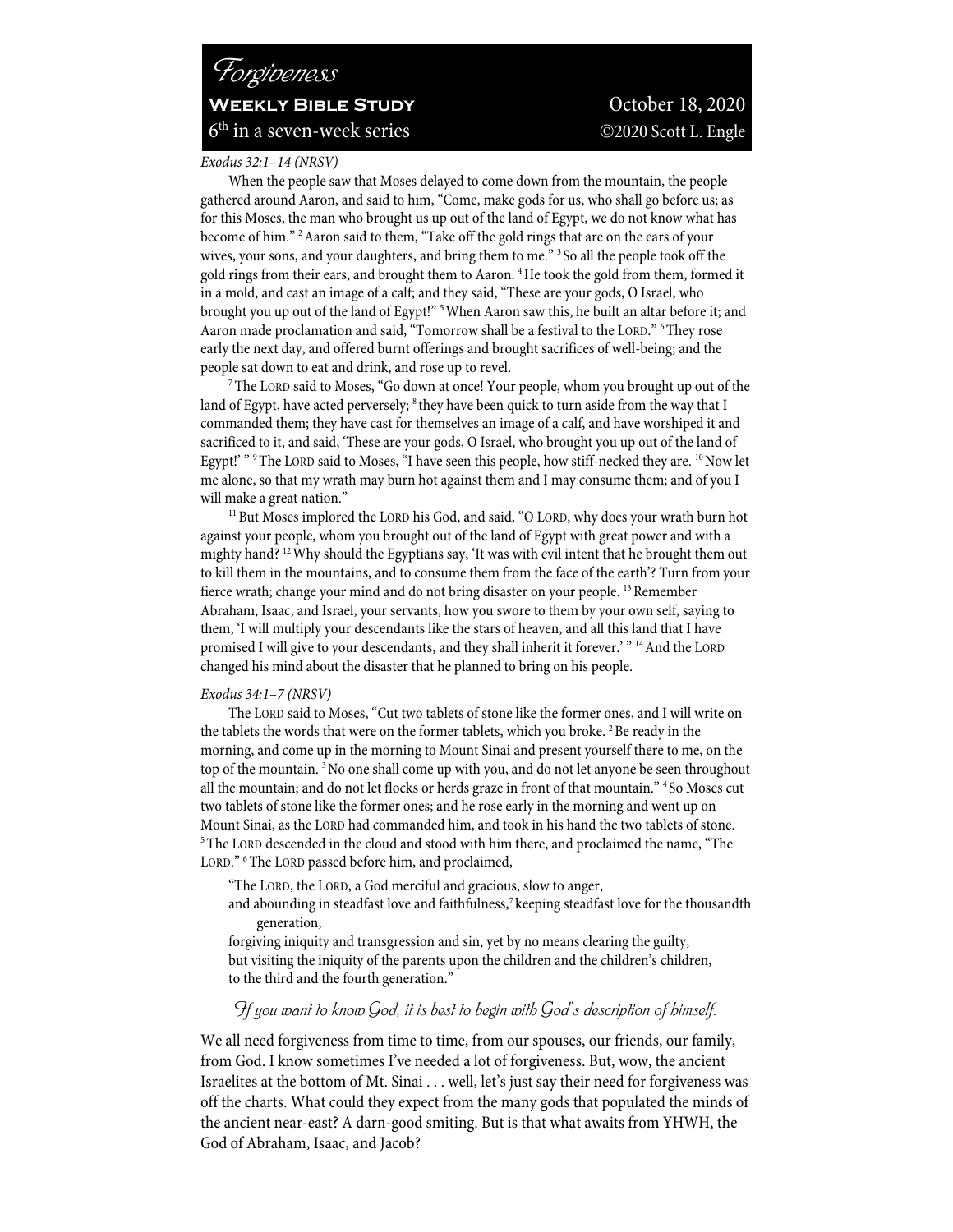### *Moses dares*

While Moses was on the mountaintop receiving the very word of God, a terrible thing happened. Pretty much the worst thing ever. So chilling in its execution that the consequences could only be disastrous.

When Moses had been gone longer than the people expected,<sup>1</sup> they panicked and turned to Aaron, Moses's brother, and pleaded for gods that could lead them as they thought they ought to be led. That's bad enough. But it got worse, much worse. Aaron led the people in constructing a golden calf out of their melted down jewelry. And they worshipped this pagan idol, this abomination. They worshipped it and thanked the statue for bringing them out of Egypt. Was this any way to love God? The people had promised to do just that . . . but, gee, that was weeks ago!

God hurried Moses down the mountain to see for himself the depth of Israel's sin. And then God tells Moses that he is done with these people. God is ready to let his fury devour them and start over with Moses alone. But Moses pleads with God on behalf of the people and God relents . . . the people will live.

But that isn't the end of it. The people will live but God tells Moses to go ahead without him. The people are so rebellious they will never complete the trip. At some point, they will be consumed by God's holy anger, much as you and I would be consumed were we to fly too close to the sun.

And so Moses again comes before God, ready to plead for the Israelites, to persuade God that he must go on with the Israelites to the Promised Land. What courage it must have taken for Moses to again appeal to God, not deferentially, but firmly and directly. A foremost Old Testament scholar, Walter Brueggemann, reflects on this in his commentary:

Moses' performance in vv. 12–18 is a model for daring, insistent prayer. He prays with enormous *hutzpah*, and is prepared to crowd God in insistent ways. First, he asks to know *God's ways*. Then he insists on the *face as accompaniment*. Finally, he asks to see the *glory*. Moses refuses to let God determine the limits of asking. This model of Jewish prayer offers much to learn for Christians, whose piety is characteristically too deferential.<sup>2</sup>

Perhaps Moses' courage in confronting God was born in his understanding of God's nature. Like Moses, prayer should sustain our commitment to God and his purposes. But that prayer must be genuine and grounded in the deeply faithful relationship God desires to have with each of us, a relationship to which we can bring all our hopes and all our fears. Moses has come to know something of God and is relentless in his daring appeals. Terence Fretheim expands on this for us:

Remarkably, Moses does not accede to God's request; he does not leave God alone. In fact, he speaks on behalf of the people (see Ps. 106:23; Jer. 18:20), though he has not yet seen for himself what has happened. The boldness of his reply indicates something of the nature of the relationship between God and Moses. God has so entered into this relationship that such dialogue is invited, indeed welcomed: *God is not the only one who has something important to say*. Moses' argument is stunning in its directness, but without excusing Israel in any way (cf. Num. 14:11–20). It is reminiscent of the lament psalms, particularly those designed to motivate God to act (see Ps. 13:3–4; 79:9–10). His argument is threefold; he states two matters in question form and concludes with three imperatives.

<sup>&</sup>lt;sup>1</sup> This story begins at 32:1 and continues the narrative 24:14. The truth is that it is very difficult to be confident of the chronological ordering of the events at the mountain.

<sup>2</sup> Brueggemann, W. (1994–2004). The Book of Exodus. In L. E. Keck (Ed.), *New Interpreter's Bible* (Vol. 1, p. 942). Nashville: Abingdon Press.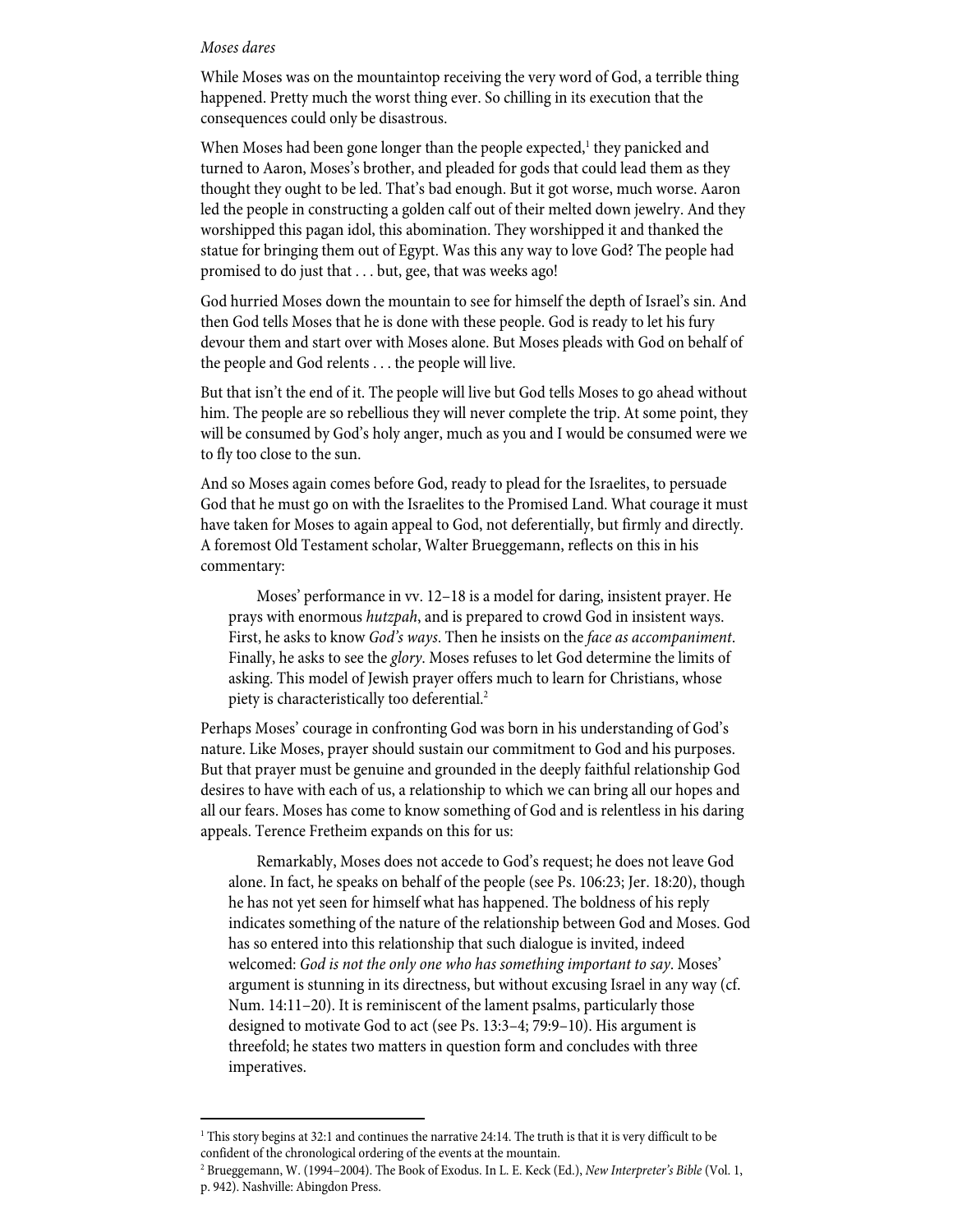1. An appeal to *God's reasonableness*. God has only just delivered this people (Moses has the confession straight!), and so what sense does it make for God to reverse that action so quickly? The assumption on Moses' part is that God is the kind of God who will take into account factors of reason and logic in making decisions and considering options.

2. An appeal to *God's reputation*. Moses raises the concern: What will the neighbors say? A recurrent theme throughout the narrative has been that God has acted on Israel's behalf in order that the Egyptians and others might know that Yahweh is Lord (see 14:4, 18; 9:16). What would they now think, if God destroyed them (see Num. 14:13–16; Deut. 9:28; Ezek. 20:14)? Moreover, in the commandments (see at 20:7) God has shown himself to be concerned about reputation and the contexts in which the divine name is used. If God were to destroy this people, would not that place the divine purpose with respect to non-Israelite peoples, indeed God's very name, in some jeopardy?

3. A reminder of *God's own promise*—to which God has personally sworn!—to this people that their descendants would be multiplied (not killed off!) and that they would inherit the land. God has made a commitment to Israel, and would not God be following the same course as the people by going back on such a promise? It is a matter of God being true to self. Moses extends this argument somewhat beyond what God had said would be done. God had in fact promised Moses, "Of you I will make a great nation" (v. 10). Hence God does have those promises in mind. There would be a way for God to remain true to these promises in and through Moses, but that would be like starting with Abraham once again.<sup>3</sup>

So, God does not smite all the Israelites, abandoning the project begun with Abraham. Instead, remarkably, God will reveal himself to Moses, to the Israelites, to the whole world. If you want to know God, there is no better place to start than with God's selfdescription in Exodus 34, remembering that it follows on the heels of the Israelite's terrible sin with the golden calf.

### *Knowing God*

Moses has persuaded God to go forward with his rebellious and ungrateful people and has even asked to see God's "glorious presence" (Exodus 33:18). Since even Moses is unholy and cannot stand before God and live, God tells Moses, in beautiful figurative language, that he will pass by Moses and protect Moses so he only sees God's back. God also writes on new stone tablets, as Moses broke the others in his anger over the golden calf. As God then passes by Moses, God reveals himself in seven Hebrew words (Exodus 34:6-7, above). Walter Brueggemann sketches the meaning of each term. Together, they are a staggering portrait of the God of Abraham, Isaac, and Jacob. This is the God who so loved the world that he gave his only begotten son (John 3:16).

**Merciful** ( םוחר *raḥûm*). Phyllis Trible has effectively made the case that this term is related to the noun *womb* ( םחר *reḥem*), and thus speaks of the kind of positive inclination a mother has toward her child, a "womb-like mother-love."

**Gracious** ( ןונח *hannûn*). This term refers to completely gratuitous positive inclination, given without cause or warrant, unmerited favor.

**Slow to Anger** ( םיפא ךרא *ʾerek ʾapayim*). The phrase literally is "long-nosed." It apparently suggests that whatever "heat of rage" there was in Yahweh's anger has a chance to cool off, as it must be breathed out the long nostril.

**Abounding in Steadfast Love** ( דסח־בר *rabḥesed*). Katharine Sakenfeld has shown that *ḥesed* refers to sustained covenantal solidarity. This formula affirms that Yahweh has a great capacity and resolve to remain loyal in covenantal commitment to Israel. In this context, the phrase suggests that Yahweh will "put up with" a great deal because of Yahweh's own powerful resolve to sustain covenant, even when the partner reneges.

<sup>&</sup>lt;sup>3</sup> Terence E. Fretheim, *Exodus*, Interpretation, a Bible Commentary for Teaching and Preaching, (Louisville, KY: John Knox Press, 1991), 285–286.